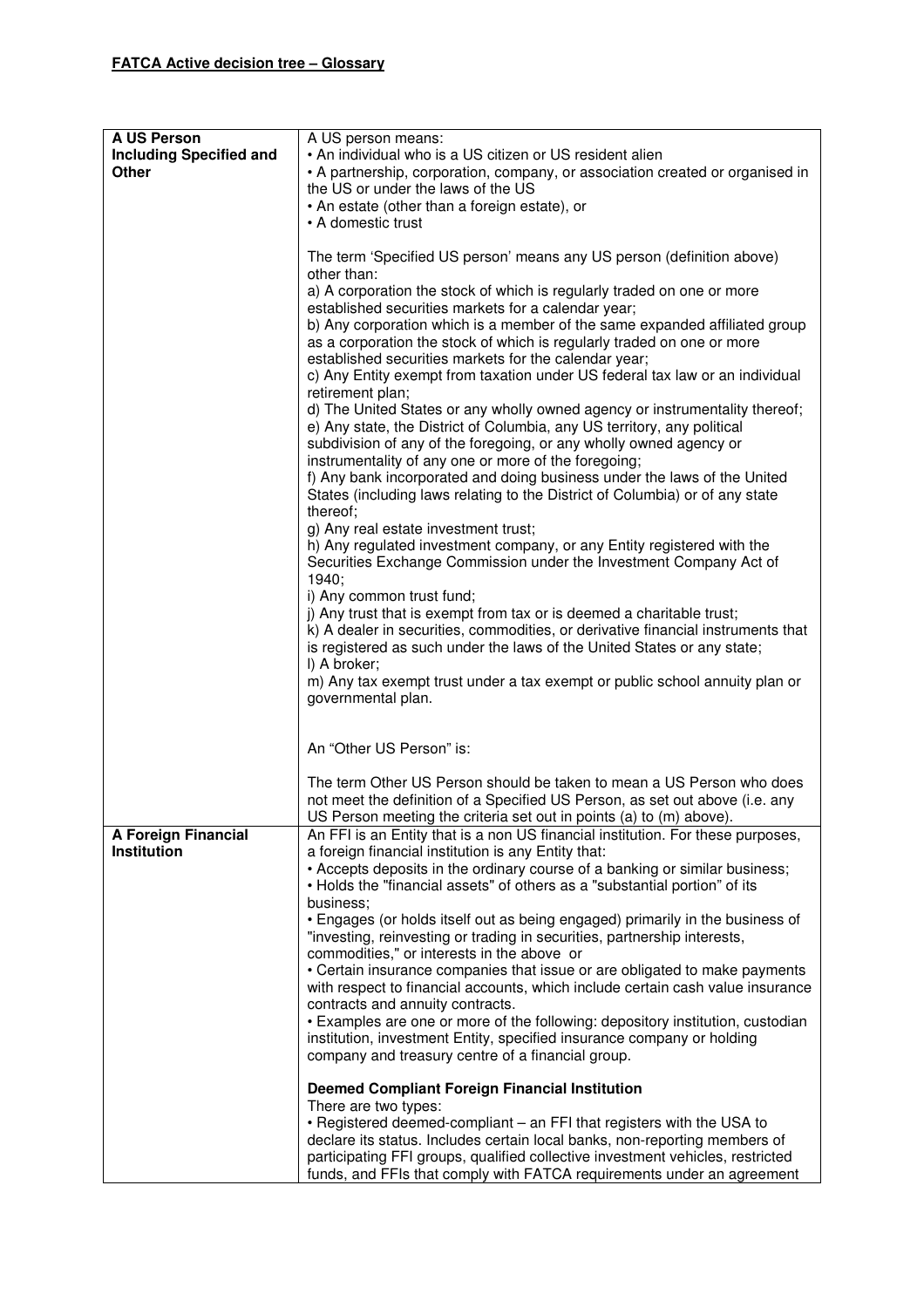|                                                     | between the U.S. and the Government of a Participating Country.<br>• Certified deemed-compliant – an FFI that is not required to register with the<br>USA and certifies its status by providing a withholding agent with a valid<br>Form W-8. Includes non-registered local banks, retirement plans, non-profit<br>organizations, FFIs with only low-value accounts, and certain owner-<br>documented FFIs.                                                                                                                                                                                                                                                                                                                                         |
|-----------------------------------------------------|-----------------------------------------------------------------------------------------------------------------------------------------------------------------------------------------------------------------------------------------------------------------------------------------------------------------------------------------------------------------------------------------------------------------------------------------------------------------------------------------------------------------------------------------------------------------------------------------------------------------------------------------------------------------------------------------------------------------------------------------------------|
|                                                     | <b>Excepted Foreign Financial Institution</b><br>Entities which are excluded from the FFI definition including:<br>• Holding companies engaged in non-FI business<br>• Start-up companies for non-financial business<br>• Liquidating or reorganizing non-financial Entities<br>• Group hedge/financial company which is non-financial and restricted to<br>affiliates<br>• Organized in U.S. Territory                                                                                                                                                                                                                                                                                                                                             |
|                                                     | <b>Global Intermediary Identification Number (GIIN)</b><br>. As a Foreign Financial Institution you may have multiple GIINs - the GIIN<br>we would like you to share is the one relevant to the account you have been<br>contacted about. The GIIN is 19 alpha numeric characters long.<br>• The IRS FFI list is updated on a monthly basis to add or remove FFIs (or<br>their branches).<br>• The GIIN may be used by an FFI to identify itself to withholding agents and<br>tax administrations for FATCA reporting.<br>• A GIIN will be issued to only those FIs that are not Limited FIs, limited<br>branches, or US branches of an FFI, and will be issued after an FFI's FATCA<br>registration is submitted and approved (or their branches). |
|                                                     | <b>Participating Foreign Financial Institution (PFFI)</b><br>PFFI is an FFI that has agreed to comply with the reporting and withholding<br>requirements contained in the FFI Agreement.                                                                                                                                                                                                                                                                                                                                                                                                                                                                                                                                                            |
|                                                     | <b>Sponsored FFI</b><br>An Entity would be considered a Sponsored FFI if it is an investment Entity<br>that has an agreement with a Sponsoring Entity. The term Sponsored FFI<br>Group means a group of Sponsored FFIs that share the same Sponsoring<br>Entity.                                                                                                                                                                                                                                                                                                                                                                                                                                                                                    |
|                                                     | A Sponsoring Entity is an Entity that is authorized to act on behalf of an FFI<br>(the Sponsored FFI) to fulfil the requirements of an FFI Agreement; has<br>registered with the IRS as a Sponsoring Entity and agrees to perform on<br>behalf of the Sponsored FFI all of the due diligence, withholding, reporting,<br>and other requirements that the Sponsored FFI would have been required to<br>perform.                                                                                                                                                                                                                                                                                                                                      |
| <b>Previous Reporting</b><br>Period / Calendar Year | The standard time period for this question would be the previous Calendar<br>Year (January to December), however, in this circumstance the Entity is<br>permitted to use its own year end timelines which could be any month within<br>the year.                                                                                                                                                                                                                                                                                                                                                                                                                                                                                                    |
| <b>Financial Institution</b>                        | A Financial Institution is any one of the following:                                                                                                                                                                                                                                                                                                                                                                                                                                                                                                                                                                                                                                                                                                |
|                                                     | - Custodial Institution<br>Any Entity that holds, as a substantial portion of its business, financial assets<br>for the account of others. A substantial portion is the Entity's gross income,<br>attributable to the holding of financial assets and related financial services<br>equals or exceeds 20% of the Entity's gross income for the shorter of:-<br>a) The 3 year period ending on December 31st (or the final day of a non<br>calendar year accounting period)<br>b) The period in which the Entity has been in existence<br>- Depository Institution<br>Any Entity that accepts deposits in the ordinary course of a banking or similar<br>business                                                                                    |
|                                                     | - Investment Entity                                                                                                                                                                                                                                                                                                                                                                                                                                                                                                                                                                                                                                                                                                                                 |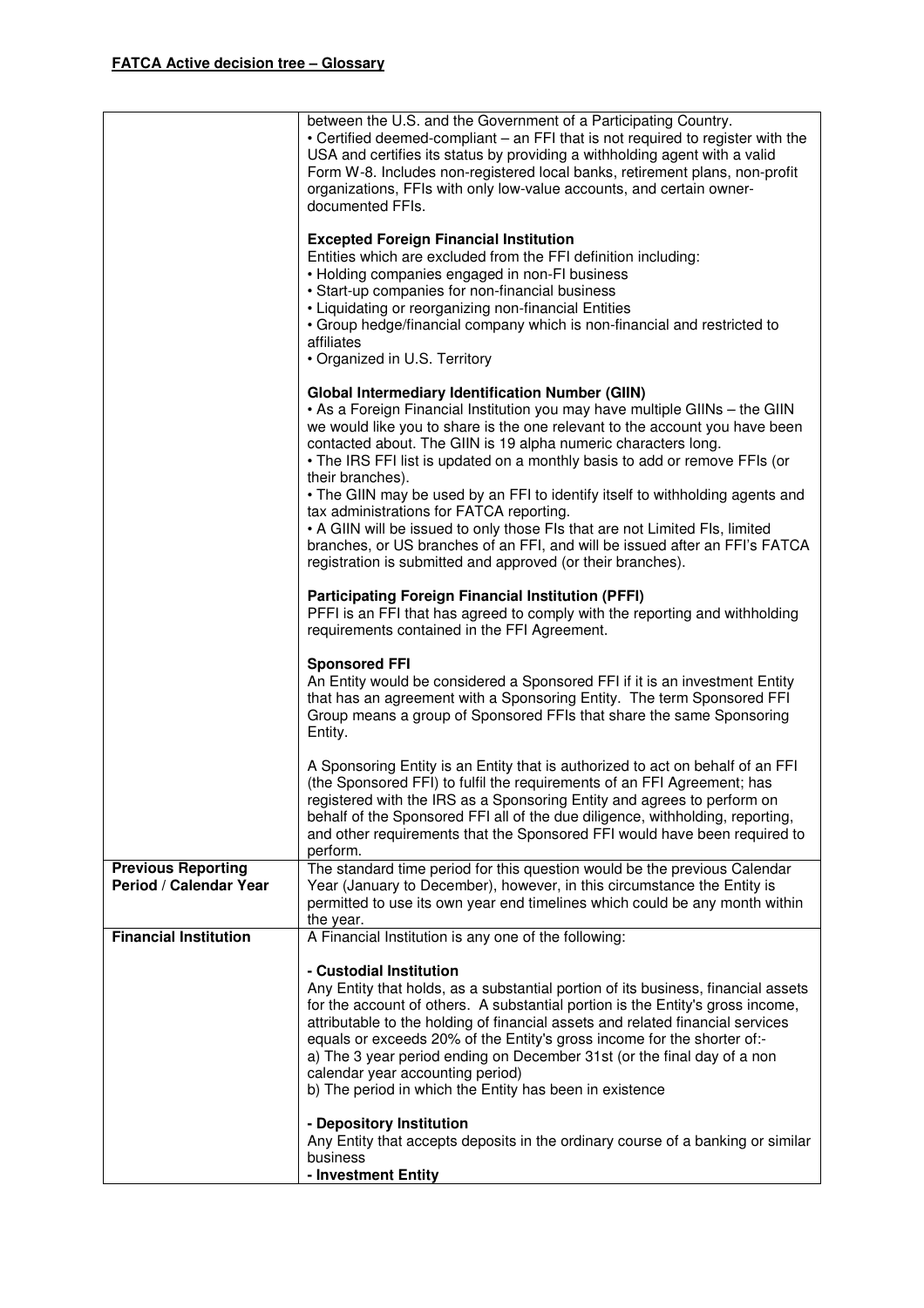| one or more of the following activities for or on behalf of a Customer:-<br>a) Individual and collective portfolio management<br>b) Trading in money market instruments (cheques, bills, certificates of<br>deposits, derivatives), foreign exchange, exchange, interest rate and index<br>instruments, transferable securities or commodity futures trading<br>c) Investing, administering or managing funds or money on behalf of other<br>persons<br>- Specified Insurance Company<br>Any Entity that is an Insurance Company (or the holding company of one)<br>that issues or is obligated to make payments with respect to a Cash Value<br>Insurance Contract or an Annuity Contract<br><b>Passive Income</b><br>The term "passive income" means the portion of gross income that consists<br>of:<br>1. Dividends, including substitute dividend amounts;<br>2. Interest;<br>3. Income equivalent to interest, including substitute interest and amounts<br>received from or with respect to a pool of insurance contracts if the amounts<br>received depend in whole or part upon the performance of the pool;<br>4. Rents and royalties, other than rents and royalties derived in the active<br>conduct of a trade or business conducted, at least in part, by employees of<br>the NFFE;<br>5. Annuities;<br>6. The excess of gains over losses from the sale or exchange of property that<br>gives rise to passive income described in items 1 to 5;<br>7. The excess of gains over losses from transactions (including futures,<br>forwards, and similar transactions) in any commodities, but not including-<br>(i) Any commodity hedging transaction described in section $954(c)(5)(A)$ of<br>the U.S. Revenue Code, determined by treating the Entity as a controlled<br>foreign corporation; or<br>(ii) Active business gains or losses from the sale of commodities, but only if<br>substantially all the foreign Entity's commodities are property described in<br>paragraph (1), (2), or (8) of section 1221(a) of the U.S. Revenue Code;<br>8. The excess of foreign currency gains over foreign currency losses;<br>9. Net income from "notional principle contracts". These are financial<br>instruments that provide for the payment of amounts by one party to another<br>at specified intervals calculated by reference to a specified index upon a<br>notional principal amount in exchange for specified consideration or a<br>promise to pay similar amounts (NB: in the UK this would normally be a<br>swap);<br>10. Amounts received under cash value insurance contracts; or |
|-------------------------------------------------------------------------------------------------------------------------------------------------------------------------------------------------------------------------------------------------------------------------------------------------------------------------------------------------------------------------------------------------------------------------------------------------------------------------------------------------------------------------------------------------------------------------------------------------------------------------------------------------------------------------------------------------------------------------------------------------------------------------------------------------------------------------------------------------------------------------------------------------------------------------------------------------------------------------------------------------------------------------------------------------------------------------------------------------------------------------------------------------------------------------------------------------------------------------------------------------------------------------------------------------------------------------------------------------------------------------------------------------------------------------------------------------------------------------------------------------------------------------------------------------------------------------------------------------------------------------------------------------------------------------------------------------------------------------------------------------------------------------------------------------------------------------------------------------------------------------------------------------------------------------------------------------------------------------------------------------------------------------------------------------------------------------------------------------------------------------------------------------------------------------------------------------------------------------------------------------------------------------------------------------------------------------------------------------------------------------------------------------------------------------------------------------------------------------------------------------------------------------------------------------------------------------------------------------------------|
|                                                                                                                                                                                                                                                                                                                                                                                                                                                                                                                                                                                                                                                                                                                                                                                                                                                                                                                                                                                                                                                                                                                                                                                                                                                                                                                                                                                                                                                                                                                                                                                                                                                                                                                                                                                                                                                                                                                                                                                                                                                                                                                                                                                                                                                                                                                                                                                                                                                                                                                                                                                                             |
|                                                                                                                                                                                                                                                                                                                                                                                                                                                                                                                                                                                                                                                                                                                                                                                                                                                                                                                                                                                                                                                                                                                                                                                                                                                                                                                                                                                                                                                                                                                                                                                                                                                                                                                                                                                                                                                                                                                                                                                                                                                                                                                                                                                                                                                                                                                                                                                                                                                                                                                                                                                                             |
|                                                                                                                                                                                                                                                                                                                                                                                                                                                                                                                                                                                                                                                                                                                                                                                                                                                                                                                                                                                                                                                                                                                                                                                                                                                                                                                                                                                                                                                                                                                                                                                                                                                                                                                                                                                                                                                                                                                                                                                                                                                                                                                                                                                                                                                                                                                                                                                                                                                                                                                                                                                                             |
|                                                                                                                                                                                                                                                                                                                                                                                                                                                                                                                                                                                                                                                                                                                                                                                                                                                                                                                                                                                                                                                                                                                                                                                                                                                                                                                                                                                                                                                                                                                                                                                                                                                                                                                                                                                                                                                                                                                                                                                                                                                                                                                                                                                                                                                                                                                                                                                                                                                                                                                                                                                                             |
|                                                                                                                                                                                                                                                                                                                                                                                                                                                                                                                                                                                                                                                                                                                                                                                                                                                                                                                                                                                                                                                                                                                                                                                                                                                                                                                                                                                                                                                                                                                                                                                                                                                                                                                                                                                                                                                                                                                                                                                                                                                                                                                                                                                                                                                                                                                                                                                                                                                                                                                                                                                                             |
|                                                                                                                                                                                                                                                                                                                                                                                                                                                                                                                                                                                                                                                                                                                                                                                                                                                                                                                                                                                                                                                                                                                                                                                                                                                                                                                                                                                                                                                                                                                                                                                                                                                                                                                                                                                                                                                                                                                                                                                                                                                                                                                                                                                                                                                                                                                                                                                                                                                                                                                                                                                                             |
|                                                                                                                                                                                                                                                                                                                                                                                                                                                                                                                                                                                                                                                                                                                                                                                                                                                                                                                                                                                                                                                                                                                                                                                                                                                                                                                                                                                                                                                                                                                                                                                                                                                                                                                                                                                                                                                                                                                                                                                                                                                                                                                                                                                                                                                                                                                                                                                                                                                                                                                                                                                                             |
|                                                                                                                                                                                                                                                                                                                                                                                                                                                                                                                                                                                                                                                                                                                                                                                                                                                                                                                                                                                                                                                                                                                                                                                                                                                                                                                                                                                                                                                                                                                                                                                                                                                                                                                                                                                                                                                                                                                                                                                                                                                                                                                                                                                                                                                                                                                                                                                                                                                                                                                                                                                                             |
|                                                                                                                                                                                                                                                                                                                                                                                                                                                                                                                                                                                                                                                                                                                                                                                                                                                                                                                                                                                                                                                                                                                                                                                                                                                                                                                                                                                                                                                                                                                                                                                                                                                                                                                                                                                                                                                                                                                                                                                                                                                                                                                                                                                                                                                                                                                                                                                                                                                                                                                                                                                                             |
|                                                                                                                                                                                                                                                                                                                                                                                                                                                                                                                                                                                                                                                                                                                                                                                                                                                                                                                                                                                                                                                                                                                                                                                                                                                                                                                                                                                                                                                                                                                                                                                                                                                                                                                                                                                                                                                                                                                                                                                                                                                                                                                                                                                                                                                                                                                                                                                                                                                                                                                                                                                                             |
|                                                                                                                                                                                                                                                                                                                                                                                                                                                                                                                                                                                                                                                                                                                                                                                                                                                                                                                                                                                                                                                                                                                                                                                                                                                                                                                                                                                                                                                                                                                                                                                                                                                                                                                                                                                                                                                                                                                                                                                                                                                                                                                                                                                                                                                                                                                                                                                                                                                                                                                                                                                                             |
|                                                                                                                                                                                                                                                                                                                                                                                                                                                                                                                                                                                                                                                                                                                                                                                                                                                                                                                                                                                                                                                                                                                                                                                                                                                                                                                                                                                                                                                                                                                                                                                                                                                                                                                                                                                                                                                                                                                                                                                                                                                                                                                                                                                                                                                                                                                                                                                                                                                                                                                                                                                                             |
|                                                                                                                                                                                                                                                                                                                                                                                                                                                                                                                                                                                                                                                                                                                                                                                                                                                                                                                                                                                                                                                                                                                                                                                                                                                                                                                                                                                                                                                                                                                                                                                                                                                                                                                                                                                                                                                                                                                                                                                                                                                                                                                                                                                                                                                                                                                                                                                                                                                                                                                                                                                                             |
|                                                                                                                                                                                                                                                                                                                                                                                                                                                                                                                                                                                                                                                                                                                                                                                                                                                                                                                                                                                                                                                                                                                                                                                                                                                                                                                                                                                                                                                                                                                                                                                                                                                                                                                                                                                                                                                                                                                                                                                                                                                                                                                                                                                                                                                                                                                                                                                                                                                                                                                                                                                                             |
|                                                                                                                                                                                                                                                                                                                                                                                                                                                                                                                                                                                                                                                                                                                                                                                                                                                                                                                                                                                                                                                                                                                                                                                                                                                                                                                                                                                                                                                                                                                                                                                                                                                                                                                                                                                                                                                                                                                                                                                                                                                                                                                                                                                                                                                                                                                                                                                                                                                                                                                                                                                                             |
|                                                                                                                                                                                                                                                                                                                                                                                                                                                                                                                                                                                                                                                                                                                                                                                                                                                                                                                                                                                                                                                                                                                                                                                                                                                                                                                                                                                                                                                                                                                                                                                                                                                                                                                                                                                                                                                                                                                                                                                                                                                                                                                                                                                                                                                                                                                                                                                                                                                                                                                                                                                                             |
|                                                                                                                                                                                                                                                                                                                                                                                                                                                                                                                                                                                                                                                                                                                                                                                                                                                                                                                                                                                                                                                                                                                                                                                                                                                                                                                                                                                                                                                                                                                                                                                                                                                                                                                                                                                                                                                                                                                                                                                                                                                                                                                                                                                                                                                                                                                                                                                                                                                                                                                                                                                                             |
|                                                                                                                                                                                                                                                                                                                                                                                                                                                                                                                                                                                                                                                                                                                                                                                                                                                                                                                                                                                                                                                                                                                                                                                                                                                                                                                                                                                                                                                                                                                                                                                                                                                                                                                                                                                                                                                                                                                                                                                                                                                                                                                                                                                                                                                                                                                                                                                                                                                                                                                                                                                                             |
|                                                                                                                                                                                                                                                                                                                                                                                                                                                                                                                                                                                                                                                                                                                                                                                                                                                                                                                                                                                                                                                                                                                                                                                                                                                                                                                                                                                                                                                                                                                                                                                                                                                                                                                                                                                                                                                                                                                                                                                                                                                                                                                                                                                                                                                                                                                                                                                                                                                                                                                                                                                                             |
|                                                                                                                                                                                                                                                                                                                                                                                                                                                                                                                                                                                                                                                                                                                                                                                                                                                                                                                                                                                                                                                                                                                                                                                                                                                                                                                                                                                                                                                                                                                                                                                                                                                                                                                                                                                                                                                                                                                                                                                                                                                                                                                                                                                                                                                                                                                                                                                                                                                                                                                                                                                                             |
|                                                                                                                                                                                                                                                                                                                                                                                                                                                                                                                                                                                                                                                                                                                                                                                                                                                                                                                                                                                                                                                                                                                                                                                                                                                                                                                                                                                                                                                                                                                                                                                                                                                                                                                                                                                                                                                                                                                                                                                                                                                                                                                                                                                                                                                                                                                                                                                                                                                                                                                                                                                                             |
|                                                                                                                                                                                                                                                                                                                                                                                                                                                                                                                                                                                                                                                                                                                                                                                                                                                                                                                                                                                                                                                                                                                                                                                                                                                                                                                                                                                                                                                                                                                                                                                                                                                                                                                                                                                                                                                                                                                                                                                                                                                                                                                                                                                                                                                                                                                                                                                                                                                                                                                                                                                                             |
|                                                                                                                                                                                                                                                                                                                                                                                                                                                                                                                                                                                                                                                                                                                                                                                                                                                                                                                                                                                                                                                                                                                                                                                                                                                                                                                                                                                                                                                                                                                                                                                                                                                                                                                                                                                                                                                                                                                                                                                                                                                                                                                                                                                                                                                                                                                                                                                                                                                                                                                                                                                                             |
|                                                                                                                                                                                                                                                                                                                                                                                                                                                                                                                                                                                                                                                                                                                                                                                                                                                                                                                                                                                                                                                                                                                                                                                                                                                                                                                                                                                                                                                                                                                                                                                                                                                                                                                                                                                                                                                                                                                                                                                                                                                                                                                                                                                                                                                                                                                                                                                                                                                                                                                                                                                                             |
|                                                                                                                                                                                                                                                                                                                                                                                                                                                                                                                                                                                                                                                                                                                                                                                                                                                                                                                                                                                                                                                                                                                                                                                                                                                                                                                                                                                                                                                                                                                                                                                                                                                                                                                                                                                                                                                                                                                                                                                                                                                                                                                                                                                                                                                                                                                                                                                                                                                                                                                                                                                                             |
|                                                                                                                                                                                                                                                                                                                                                                                                                                                                                                                                                                                                                                                                                                                                                                                                                                                                                                                                                                                                                                                                                                                                                                                                                                                                                                                                                                                                                                                                                                                                                                                                                                                                                                                                                                                                                                                                                                                                                                                                                                                                                                                                                                                                                                                                                                                                                                                                                                                                                                                                                                                                             |
|                                                                                                                                                                                                                                                                                                                                                                                                                                                                                                                                                                                                                                                                                                                                                                                                                                                                                                                                                                                                                                                                                                                                                                                                                                                                                                                                                                                                                                                                                                                                                                                                                                                                                                                                                                                                                                                                                                                                                                                                                                                                                                                                                                                                                                                                                                                                                                                                                                                                                                                                                                                                             |
|                                                                                                                                                                                                                                                                                                                                                                                                                                                                                                                                                                                                                                                                                                                                                                                                                                                                                                                                                                                                                                                                                                                                                                                                                                                                                                                                                                                                                                                                                                                                                                                                                                                                                                                                                                                                                                                                                                                                                                                                                                                                                                                                                                                                                                                                                                                                                                                                                                                                                                                                                                                                             |
|                                                                                                                                                                                                                                                                                                                                                                                                                                                                                                                                                                                                                                                                                                                                                                                                                                                                                                                                                                                                                                                                                                                                                                                                                                                                                                                                                                                                                                                                                                                                                                                                                                                                                                                                                                                                                                                                                                                                                                                                                                                                                                                                                                                                                                                                                                                                                                                                                                                                                                                                                                                                             |
|                                                                                                                                                                                                                                                                                                                                                                                                                                                                                                                                                                                                                                                                                                                                                                                                                                                                                                                                                                                                                                                                                                                                                                                                                                                                                                                                                                                                                                                                                                                                                                                                                                                                                                                                                                                                                                                                                                                                                                                                                                                                                                                                                                                                                                                                                                                                                                                                                                                                                                                                                                                                             |
|                                                                                                                                                                                                                                                                                                                                                                                                                                                                                                                                                                                                                                                                                                                                                                                                                                                                                                                                                                                                                                                                                                                                                                                                                                                                                                                                                                                                                                                                                                                                                                                                                                                                                                                                                                                                                                                                                                                                                                                                                                                                                                                                                                                                                                                                                                                                                                                                                                                                                                                                                                                                             |
|                                                                                                                                                                                                                                                                                                                                                                                                                                                                                                                                                                                                                                                                                                                                                                                                                                                                                                                                                                                                                                                                                                                                                                                                                                                                                                                                                                                                                                                                                                                                                                                                                                                                                                                                                                                                                                                                                                                                                                                                                                                                                                                                                                                                                                                                                                                                                                                                                                                                                                                                                                                                             |
|                                                                                                                                                                                                                                                                                                                                                                                                                                                                                                                                                                                                                                                                                                                                                                                                                                                                                                                                                                                                                                                                                                                                                                                                                                                                                                                                                                                                                                                                                                                                                                                                                                                                                                                                                                                                                                                                                                                                                                                                                                                                                                                                                                                                                                                                                                                                                                                                                                                                                                                                                                                                             |
|                                                                                                                                                                                                                                                                                                                                                                                                                                                                                                                                                                                                                                                                                                                                                                                                                                                                                                                                                                                                                                                                                                                                                                                                                                                                                                                                                                                                                                                                                                                                                                                                                                                                                                                                                                                                                                                                                                                                                                                                                                                                                                                                                                                                                                                                                                                                                                                                                                                                                                                                                                                                             |
|                                                                                                                                                                                                                                                                                                                                                                                                                                                                                                                                                                                                                                                                                                                                                                                                                                                                                                                                                                                                                                                                                                                                                                                                                                                                                                                                                                                                                                                                                                                                                                                                                                                                                                                                                                                                                                                                                                                                                                                                                                                                                                                                                                                                                                                                                                                                                                                                                                                                                                                                                                                                             |
|                                                                                                                                                                                                                                                                                                                                                                                                                                                                                                                                                                                                                                                                                                                                                                                                                                                                                                                                                                                                                                                                                                                                                                                                                                                                                                                                                                                                                                                                                                                                                                                                                                                                                                                                                                                                                                                                                                                                                                                                                                                                                                                                                                                                                                                                                                                                                                                                                                                                                                                                                                                                             |
|                                                                                                                                                                                                                                                                                                                                                                                                                                                                                                                                                                                                                                                                                                                                                                                                                                                                                                                                                                                                                                                                                                                                                                                                                                                                                                                                                                                                                                                                                                                                                                                                                                                                                                                                                                                                                                                                                                                                                                                                                                                                                                                                                                                                                                                                                                                                                                                                                                                                                                                                                                                                             |
|                                                                                                                                                                                                                                                                                                                                                                                                                                                                                                                                                                                                                                                                                                                                                                                                                                                                                                                                                                                                                                                                                                                                                                                                                                                                                                                                                                                                                                                                                                                                                                                                                                                                                                                                                                                                                                                                                                                                                                                                                                                                                                                                                                                                                                                                                                                                                                                                                                                                                                                                                                                                             |
|                                                                                                                                                                                                                                                                                                                                                                                                                                                                                                                                                                                                                                                                                                                                                                                                                                                                                                                                                                                                                                                                                                                                                                                                                                                                                                                                                                                                                                                                                                                                                                                                                                                                                                                                                                                                                                                                                                                                                                                                                                                                                                                                                                                                                                                                                                                                                                                                                                                                                                                                                                                                             |
| 11. Amounts earned by an insurance company in connection with its                                                                                                                                                                                                                                                                                                                                                                                                                                                                                                                                                                                                                                                                                                                                                                                                                                                                                                                                                                                                                                                                                                                                                                                                                                                                                                                                                                                                                                                                                                                                                                                                                                                                                                                                                                                                                                                                                                                                                                                                                                                                                                                                                                                                                                                                                                                                                                                                                                                                                                                                           |
| reserves for insurance and annuity contracts.                                                                                                                                                                                                                                                                                                                                                                                                                                                                                                                                                                                                                                                                                                                                                                                                                                                                                                                                                                                                                                                                                                                                                                                                                                                                                                                                                                                                                                                                                                                                                                                                                                                                                                                                                                                                                                                                                                                                                                                                                                                                                                                                                                                                                                                                                                                                                                                                                                                                                                                                                               |
|                                                                                                                                                                                                                                                                                                                                                                                                                                                                                                                                                                                                                                                                                                                                                                                                                                                                                                                                                                                                                                                                                                                                                                                                                                                                                                                                                                                                                                                                                                                                                                                                                                                                                                                                                                                                                                                                                                                                                                                                                                                                                                                                                                                                                                                                                                                                                                                                                                                                                                                                                                                                             |
| However, the following amounts are excluded from any calculation of Passive                                                                                                                                                                                                                                                                                                                                                                                                                                                                                                                                                                                                                                                                                                                                                                                                                                                                                                                                                                                                                                                                                                                                                                                                                                                                                                                                                                                                                                                                                                                                                                                                                                                                                                                                                                                                                                                                                                                                                                                                                                                                                                                                                                                                                                                                                                                                                                                                                                                                                                                                 |
| Income                                                                                                                                                                                                                                                                                                                                                                                                                                                                                                                                                                                                                                                                                                                                                                                                                                                                                                                                                                                                                                                                                                                                                                                                                                                                                                                                                                                                                                                                                                                                                                                                                                                                                                                                                                                                                                                                                                                                                                                                                                                                                                                                                                                                                                                                                                                                                                                                                                                                                                                                                                                                      |
| 1. Any income from interest, dividends, rents, or royalties that is received or                                                                                                                                                                                                                                                                                                                                                                                                                                                                                                                                                                                                                                                                                                                                                                                                                                                                                                                                                                                                                                                                                                                                                                                                                                                                                                                                                                                                                                                                                                                                                                                                                                                                                                                                                                                                                                                                                                                                                                                                                                                                                                                                                                                                                                                                                                                                                                                                                                                                                                                             |
| accrued from a related person to the extent such amount is properly allocable                                                                                                                                                                                                                                                                                                                                                                                                                                                                                                                                                                                                                                                                                                                                                                                                                                                                                                                                                                                                                                                                                                                                                                                                                                                                                                                                                                                                                                                                                                                                                                                                                                                                                                                                                                                                                                                                                                                                                                                                                                                                                                                                                                                                                                                                                                                                                                                                                                                                                                                               |
| to income of such related person that is not passive income.                                                                                                                                                                                                                                                                                                                                                                                                                                                                                                                                                                                                                                                                                                                                                                                                                                                                                                                                                                                                                                                                                                                                                                                                                                                                                                                                                                                                                                                                                                                                                                                                                                                                                                                                                                                                                                                                                                                                                                                                                                                                                                                                                                                                                                                                                                                                                                                                                                                                                                                                                |
| For purposes of this section, a person is a related person with respect to the                                                                                                                                                                                                                                                                                                                                                                                                                                                                                                                                                                                                                                                                                                                                                                                                                                                                                                                                                                                                                                                                                                                                                                                                                                                                                                                                                                                                                                                                                                                                                                                                                                                                                                                                                                                                                                                                                                                                                                                                                                                                                                                                                                                                                                                                                                                                                                                                                                                                                                                              |
| NFFE if-                                                                                                                                                                                                                                                                                                                                                                                                                                                                                                                                                                                                                                                                                                                                                                                                                                                                                                                                                                                                                                                                                                                                                                                                                                                                                                                                                                                                                                                                                                                                                                                                                                                                                                                                                                                                                                                                                                                                                                                                                                                                                                                                                                                                                                                                                                                                                                                                                                                                                                                                                                                                    |
| (A) Such person is an individual, corporation, partnership, trust, or estate<br>which controls, or is controlled by, the NFFE, or                                                                                                                                                                                                                                                                                                                                                                                                                                                                                                                                                                                                                                                                                                                                                                                                                                                                                                                                                                                                                                                                                                                                                                                                                                                                                                                                                                                                                                                                                                                                                                                                                                                                                                                                                                                                                                                                                                                                                                                                                                                                                                                                                                                                                                                                                                                                                                                                                                                                           |
| (B) Such person is a corporation, partnership, trust, or estate which is                                                                                                                                                                                                                                                                                                                                                                                                                                                                                                                                                                                                                                                                                                                                                                                                                                                                                                                                                                                                                                                                                                                                                                                                                                                                                                                                                                                                                                                                                                                                                                                                                                                                                                                                                                                                                                                                                                                                                                                                                                                                                                                                                                                                                                                                                                                                                                                                                                                                                                                                    |
| controlled by the same person or persons which control the NFFE.                                                                                                                                                                                                                                                                                                                                                                                                                                                                                                                                                                                                                                                                                                                                                                                                                                                                                                                                                                                                                                                                                                                                                                                                                                                                                                                                                                                                                                                                                                                                                                                                                                                                                                                                                                                                                                                                                                                                                                                                                                                                                                                                                                                                                                                                                                                                                                                                                                                                                                                                            |
| 2. In the case of an NFFE that regularly acts as a dealer in property                                                                                                                                                                                                                                                                                                                                                                                                                                                                                                                                                                                                                                                                                                                                                                                                                                                                                                                                                                                                                                                                                                                                                                                                                                                                                                                                                                                                                                                                                                                                                                                                                                                                                                                                                                                                                                                                                                                                                                                                                                                                                                                                                                                                                                                                                                                                                                                                                                                                                                                                       |
| described in item 6 above of this section (referring to the sale or exchange of                                                                                                                                                                                                                                                                                                                                                                                                                                                                                                                                                                                                                                                                                                                                                                                                                                                                                                                                                                                                                                                                                                                                                                                                                                                                                                                                                                                                                                                                                                                                                                                                                                                                                                                                                                                                                                                                                                                                                                                                                                                                                                                                                                                                                                                                                                                                                                                                                                                                                                                             |
| property that gives rise to passive income), forward contracts, option                                                                                                                                                                                                                                                                                                                                                                                                                                                                                                                                                                                                                                                                                                                                                                                                                                                                                                                                                                                                                                                                                                                                                                                                                                                                                                                                                                                                                                                                                                                                                                                                                                                                                                                                                                                                                                                                                                                                                                                                                                                                                                                                                                                                                                                                                                                                                                                                                                                                                                                                      |
| contracts, or similar financial instruments (including notional principal                                                                                                                                                                                                                                                                                                                                                                                                                                                                                                                                                                                                                                                                                                                                                                                                                                                                                                                                                                                                                                                                                                                                                                                                                                                                                                                                                                                                                                                                                                                                                                                                                                                                                                                                                                                                                                                                                                                                                                                                                                                                                                                                                                                                                                                                                                                                                                                                                                                                                                                                   |
| contracts and all instruments referenced to commodities)                                                                                                                                                                                                                                                                                                                                                                                                                                                                                                                                                                                                                                                                                                                                                                                                                                                                                                                                                                                                                                                                                                                                                                                                                                                                                                                                                                                                                                                                                                                                                                                                                                                                                                                                                                                                                                                                                                                                                                                                                                                                                                                                                                                                                                                                                                                                                                                                                                                                                                                                                    |
| (i) Any item of income or gain (other than any dividends or interest) from any                                                                                                                                                                                                                                                                                                                                                                                                                                                                                                                                                                                                                                                                                                                                                                                                                                                                                                                                                                                                                                                                                                                                                                                                                                                                                                                                                                                                                                                                                                                                                                                                                                                                                                                                                                                                                                                                                                                                                                                                                                                                                                                                                                                                                                                                                                                                                                                                                                                                                                                              |
| transaction (including hedging transactions and transactions involving                                                                                                                                                                                                                                                                                                                                                                                                                                                                                                                                                                                                                                                                                                                                                                                                                                                                                                                                                                                                                                                                                                                                                                                                                                                                                                                                                                                                                                                                                                                                                                                                                                                                                                                                                                                                                                                                                                                                                                                                                                                                                                                                                                                                                                                                                                                                                                                                                                                                                                                                      |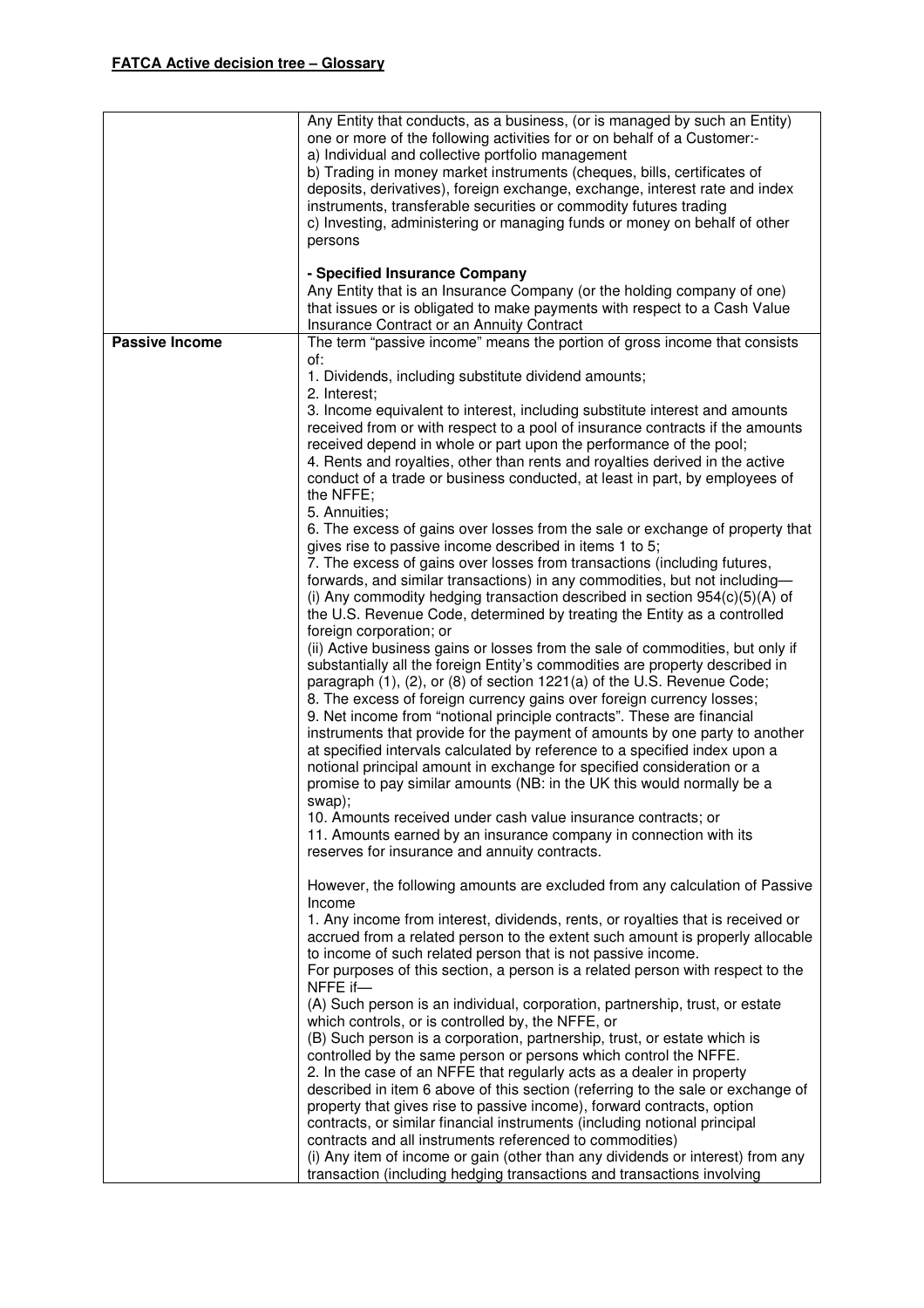|                                                | physical settlement) entered into in the ordinary course of such dealer's trade                                                                              |
|------------------------------------------------|--------------------------------------------------------------------------------------------------------------------------------------------------------------|
|                                                | or business as such a dealer; and                                                                                                                            |
|                                                | (ii) If such dealer is a dealer in securities, any income from any transaction                                                                               |
|                                                | entered into in the ordinary course of such trade or business as a dealer in                                                                                 |
|                                                | securities.                                                                                                                                                  |
| <b>Established Securities</b><br><b>Market</b> | An Exchange that is officially recognised and supervised by a governmental                                                                                   |
|                                                | authority in which the market is located and that has a meaningful annual                                                                                    |
| <b>US Territory</b>                            | value of shares traded on the exchange, for example the FTSE 100.<br>A District, region or division that is under the supervision of the United States       |
|                                                | Federal Government. The extent of territory is all the area belonging to and                                                                                 |
|                                                | under the dominion of the United States of America Federal Government for                                                                                    |
|                                                | administrative and other purposes.                                                                                                                           |
|                                                | These are:                                                                                                                                                   |
|                                                | - American Samoa                                                                                                                                             |
|                                                | - The Commonwealth of the Northern Mariana Islands                                                                                                           |
|                                                | - Guam                                                                                                                                                       |
|                                                | - The Commonwealth of Puerto Rico                                                                                                                            |
|                                                | - The U.S Virgin Islands                                                                                                                                     |
| <b>Bona Fide Residents</b>                     | A Bona Fide Resident is generally a resident of a foreign country or countries                                                                               |
|                                                | for an uninterrupted period that includes an entire tax year. To see if you<br>come under this classification you can use the bona fide residence test found |
|                                                | on the IRS Website.                                                                                                                                          |
| <b>Excepted NFFE</b>                           | Excepted NFFEs include, among other things, a direct reporting NFFE and a                                                                                    |
|                                                | sponsored direct reporting NFFE. In addition, to correct an oversight, the                                                                                   |
|                                                | definition of excepted. For further information please refer to the relevant                                                                                 |
|                                                | <b>USA Treasury Regulations.</b>                                                                                                                             |
| <b>Investment Fund</b>                         | An example of an Investment Fund would be:-                                                                                                                  |
|                                                | - Private Equity Fund                                                                                                                                        |
|                                                | - Venture Capital Fund                                                                                                                                       |
|                                                | - Leveraged Buyout Fund                                                                                                                                      |
|                                                | Or any other Investment Vehicle whose purpose it is to acquire or fund<br>companies and hold interest in those companies as capital assets for               |
|                                                | investment purposes                                                                                                                                          |
| <b>Related Entity</b>                          | An Entity is a Related Entity if one of the following is true:-                                                                                              |
|                                                | - Either Entity controls the other Entity                                                                                                                    |
|                                                | - The two Entities are under common control                                                                                                                  |
|                                                |                                                                                                                                                              |
|                                                | In this purpose, control includes direct or indirect ownership of more than                                                                                  |
|                                                | 50% of the vote or value of an Entity. Further to this, the United Kingdom                                                                                   |
|                                                | Competent Authority may treat an Entity as not a Related Entity of another                                                                                   |
|                                                | Entity if the 2 Entities are not members of the same expanded affiliated group                                                                               |
| <b>Non US Government</b>                       | as defined in section 1471 (e) (2) of the US Internal Revenue Code<br>Any Government that does not form part of the United States Federal                    |
|                                                | Government                                                                                                                                                   |
| International                                  | An international organisation is an organisation with an international                                                                                       |
| Organisation                                   | membership, scope, or presence. There are two main types:                                                                                                    |
|                                                | - An International Non-governmental Organisation (INGO) is an organisation                                                                                   |
|                                                | with no ties to one or more governments around the world, an example of an                                                                                   |
|                                                | INGO would be the International Committee of the Red Cross                                                                                                   |
|                                                | - An International Governmental Organisation (IGO) is an organisation that is                                                                                |
|                                                | closely related to a government or is made up primarily of 'sovereign states'<br>, an example of an IGO would be the United Nations or the World Trade       |
|                                                | Organisation                                                                                                                                                 |
| Non US Central Bank of                         | A countries central bank of issue that is not constituted as the United States                                                                               |
| <b>Issue</b>                                   | Central Bank of Issue, an example of this would be:                                                                                                          |
|                                                | - The Bank of England                                                                                                                                        |
|                                                | - Central Bank of Ireland                                                                                                                                    |
| <b>Passive NFFE</b>                            | A passive NFFE is an NFFE that is not an Active NFFE. A passive NFFE is                                                                                      |
|                                                | an Entity that primarily earns passive income (e.g., interest, dividends, rents,                                                                             |
|                                                | royalties, etc). An Entity primarily earns passive income if 50% or more of its                                                                              |
|                                                | gross income over the last three-year period is passive income.                                                                                              |
|                                                | If you have reached this classification status but do not agree with it, we<br>would recommend that you seek independent support and information from a      |
|                                                |                                                                                                                                                              |